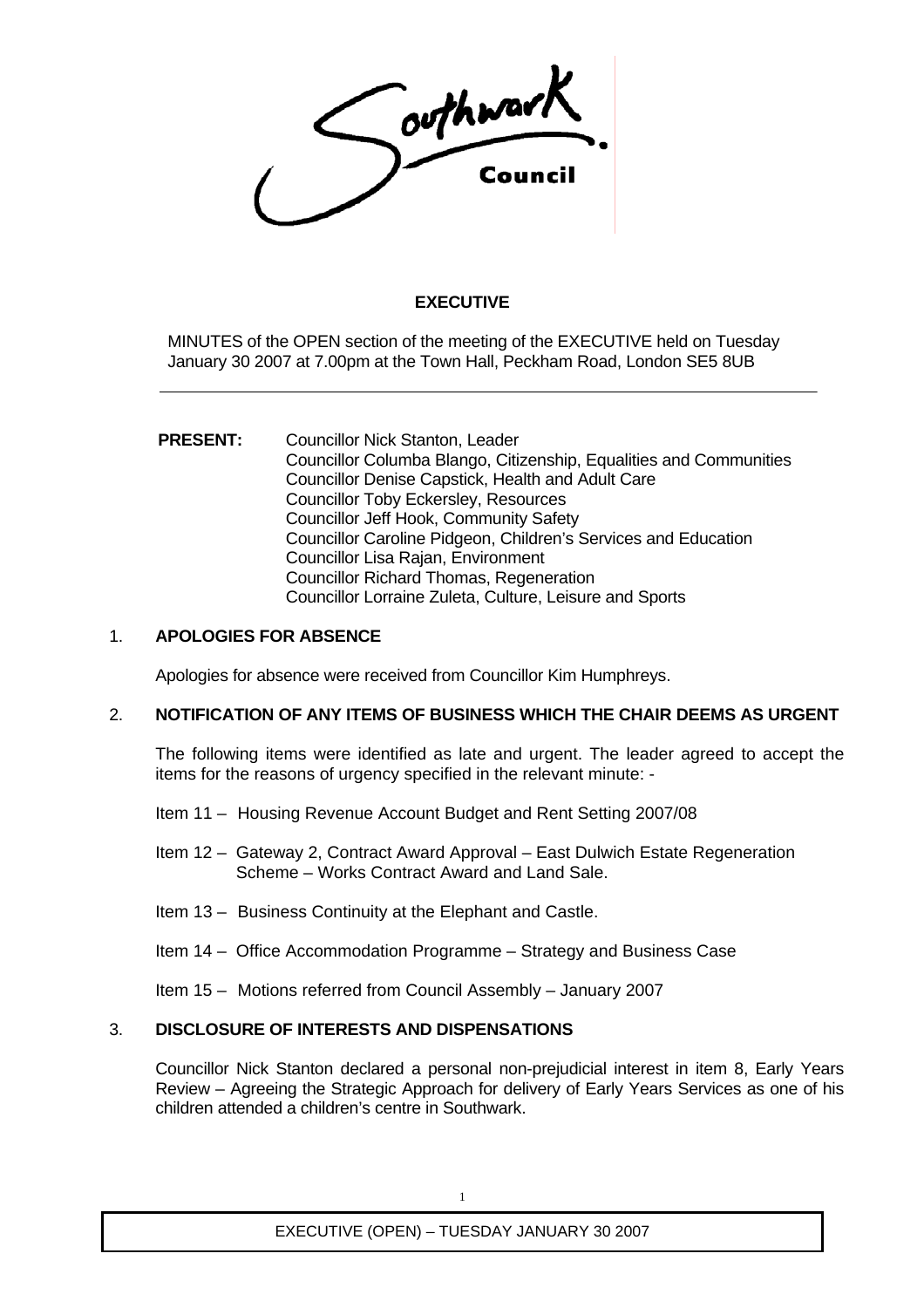Councillor Lisa Rajan also declared a personal non-prejudicial interest in item 8 as her child attended a nursery in Southwark.

Councillor Richard Thomas declared a personal non-prejudicial interest in item 8, as his child was likely to attend a nursery in Southwark.

#### 4. **PUBLIC QUESTION TIME**

Mark Mihajlovic asked the following public question to the leader.

"Clarendon Terrace is under threat from anti-social and illegal parking. Will the Executive intervene to send letters to all the shops and flats confirming that any blockage of the pedestrian right of way, including parking cars, is a crime, together with a threat of further action?"

The executive member for Environment, councilor Lisa Rajan responded to the question.

She advised Mr Mihajlovic that parts of the area mentioned in the question were either private land or came under the jurisdiction of Transport for London (TfL) and were therefore unenforceable by the council. She advised that a possible solution could be to introduce a bollard to stop cars from mounting the forecourt and that the council would be prepared to look into this, however this would require co-operation from the land owners of the street that did not come under the jurisdiction of the council as bollards would be required at both ends of the forecourt to make the proposal effective.

Councillor Rajan indicated that she would be happy to meet with Mr Mihajlovic at Clarendon Terrace to discuss the options.

The executive considered the items set out in the open agenda, a copy of which has been incorporated into the minute file. Each of the following paragraphs relates to the item bearing the same number on the agenda.

## 5. **MINUTES**

**RESOLVED:** That the open minutes of the meetings held on December 12 2006 and January 16 2007 be approved as correct records and signed by the chair.

6. **DEPUTATION REQUESTS** (see pages 1 to 2 and comments of the interim assistant chief executive circulated separately).

## **East Dulwich Estate Regeneration Project Team**

The executive received a deputation from the East Dulwich Estate Regeneration Project Team in relation to the East Dulwich Estate Regeneration Scheme, works contract award and land sale agreement, item 12 on the agenda.

The deputation spokesperson Mr Steve Hedger, asked the executive to endorse the report. He expressed thanks to officers who had been working on the scheme.

**RESOLVED:** That the comments of the deputation be noted.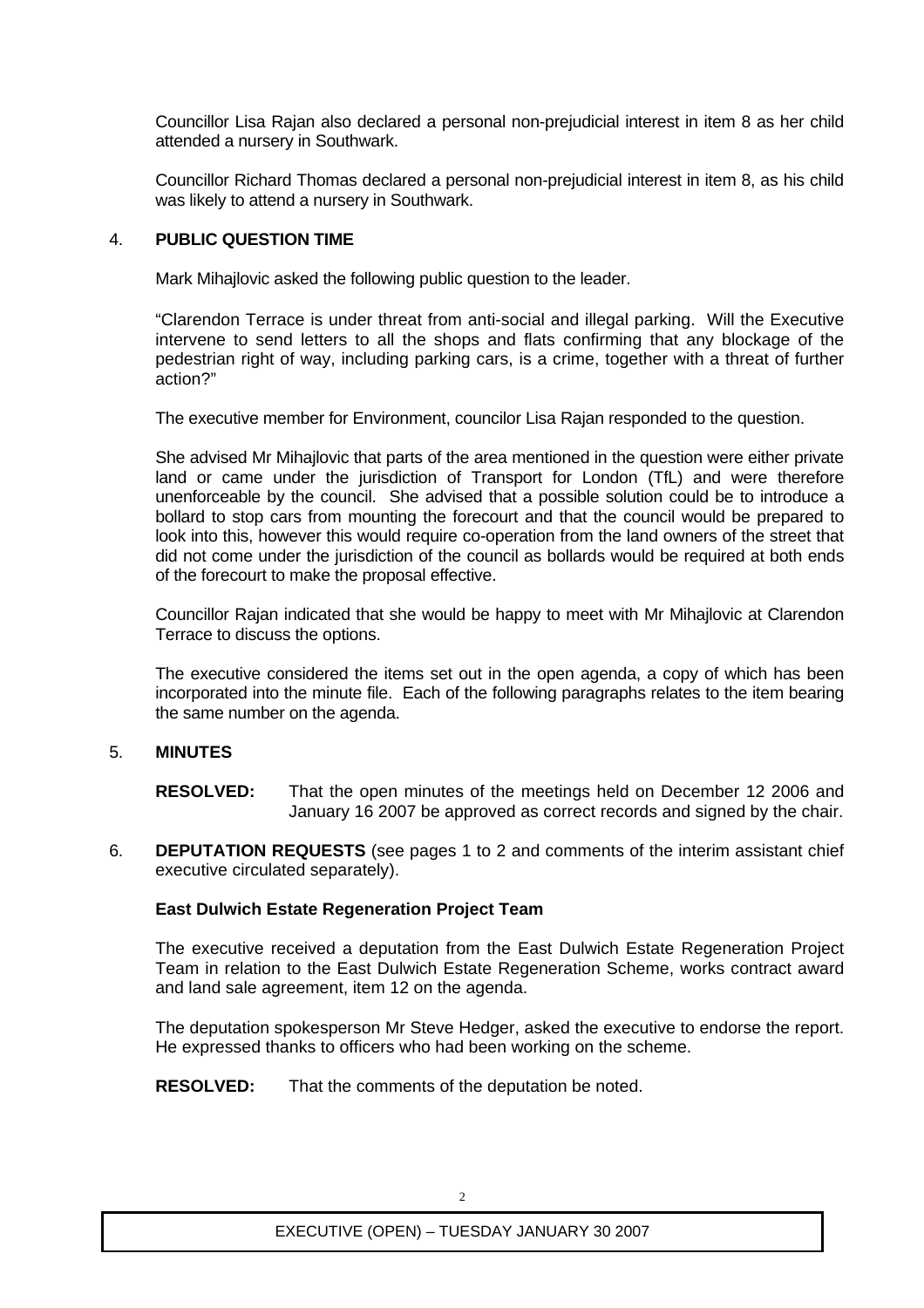## **Southwark 2007 and Beyond Bicentenary Steering Committee**

The executive received a deputation from the Southwark 2007 and Beyond Bicentenary Steering Committee in relation to the bicentenary of the Parliamentary Abolition of the Slave Trade Act.

The deputation spokesperson Ms Esther Stanford stressed that the commemoration of the parliamentary abolition of the slave trade act should be community lead and should not be seen as a series of events but as a process of community cohesion which should go beyond 2007. She advised that the steering committee wished to engage in a dialogue with the council on what the community would like to see and in relation to funding urged the executive to look at funding streams such as cleaner, greener, safer.

Ms Stanford stressed that the issue of slavery was not just a matter for Afro Caribbean communities as different forms of slavery still existed today.

The chair, Councillor Nick Stanton welcomed the idea that this should be community lead and was happy for officer time to be devoted to the issue. In relation to funding the chair agreed to look into this and suggested that an article appear in the July/August edition of Southwark Life to tie in with the August commemoration of the international day for the remembrance of the slave trade and its abolition.

**RESOLVED:** That the comments of the deputation and the interim assistant chief executive be noted.

The executive went on to consider a motion referred from council assembly relating to the bicentenary of the abolition of the slave trade – see item 7 for decision.

## 7. **MOTIONS FROM COUNCIL ASSEMBLY** (see pages 3 to 13)

## **Southwark Education and Training for Adults**

- **RESOLVED:** 1. That it be noted that Southwark adult learning service, which includes SETAA, is entirely funded from external sources, primarily the Learning and Skills Council (LSC), and that this year's grant has seen a cut of 7.5% for adult and community learning and by 5% for further education.
	- 2. That the huge demand for literacy, numeracy and English classes with over 200 local residents waiting for skills for life courses at the end of the last academic year and that the LSC has strict guidelines on how their grant should be used to deliver learning also be noted.
	- 3. That the developing plans that will ensure that learning, as well as information and advice services, are still run out of the space at Peckham library, provided by a range of agencies including Southwark college, Southwark adult learning service, Southwark works and Next Steps be welcomed.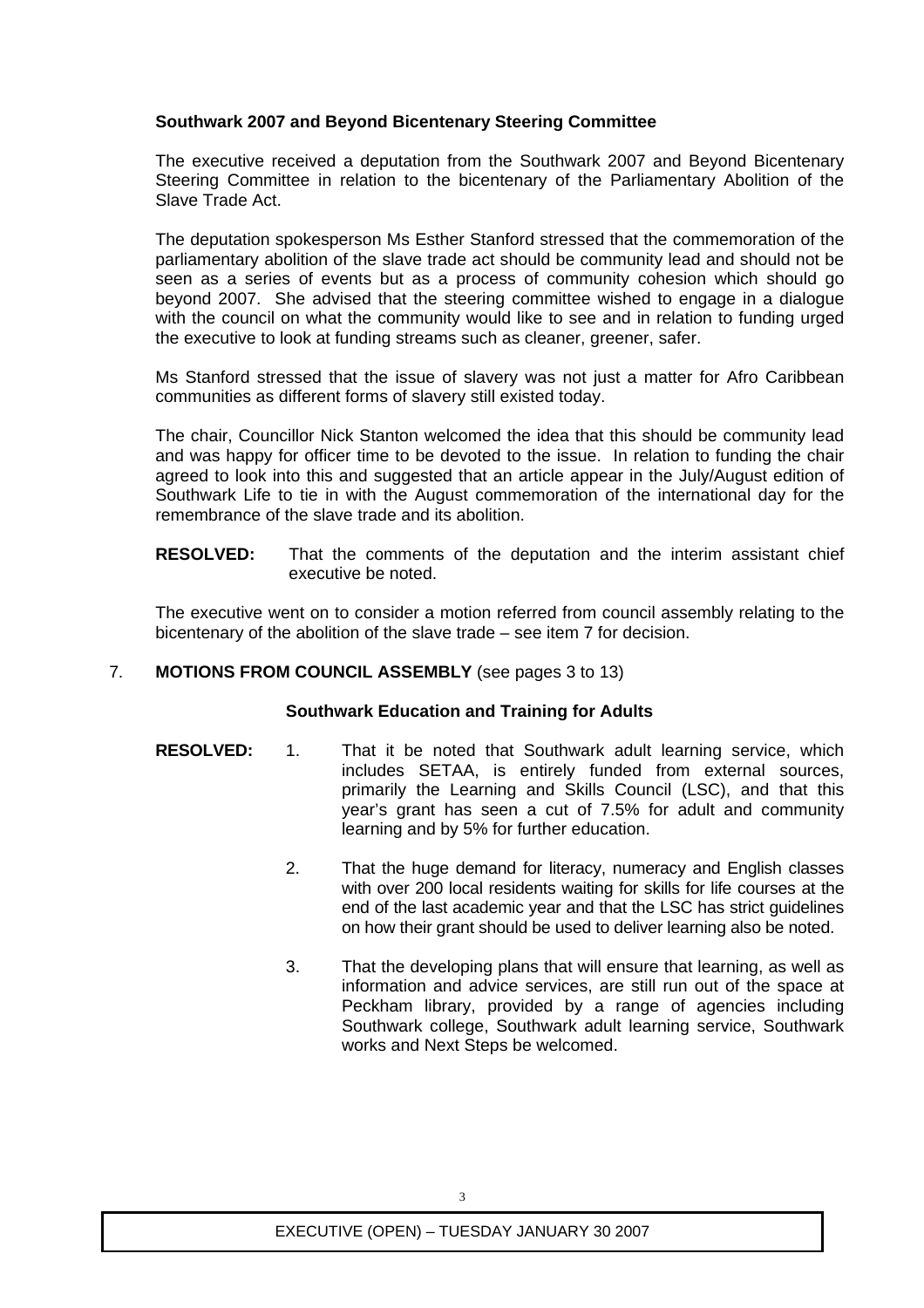4. That information on Southwark's adult education and advice services be widely publicised in the new year, to ensure that local residents who need training, whether full time, part time, or flexible 'roll on roll off' courses, or job search support such as help with CVs, job applications and interview preparation, can access the services they need.

## **Southwark Pensioners Forum**

- **RESOLVED:** 1. That the valuable contributions being made by Southwark Pensioners Forum in engaging older people and improving services provided by Southwark council and other health care providers in the area is welcomed and the forum be congratulated on the publication of the Manifesto for Older People.
	- 2. That the executive member for health and adult care gives her commitment to incorporate the forum's manifesto recommendations into the council's policies through the work on implementing the Older People Plan and that officers prepare a briefing for members through the continuous learning development programme as quickly as possible on how these will be implemented.

#### **Mayoral Powers**

**RESOLVED:** That it be noted that for the time being the proposal for a single waste authority has been withdrawn from the parliamentary committee considering the GLA Bill.

## **Police Stations under threat**

- **RESOLVED:** 1. That the executive believes that publicly accessible and visible police stations perform a critical role in tackling crime and fear of crime, particularly in providing public reassurance and enabling the reporting of crime.
	- 2. That the comments from the borough commander as set out below be noted:

"Metropolitan police service building stock is out of date and not fit for purpose. The vision is to build patrol sites and custody centres across London. However, these need to be financed and the only realistic way of doing so is to sell some existing premises".

- 3. That the reports that East Dulwich, Camberwell and Rotherhithe police stations are three stations likely to be threatened be noted.
- 4. That executive believes that 'safer neighbourhood bases' should be used to supplement existing police station provision - not as a second rate substitute for existing police stations.
- 5. That executive reaffirms its commitment to a working Police Station in East Dulwich, Camberwell and Rotherhithe, preferably open 24 hours a day, 7 days a week.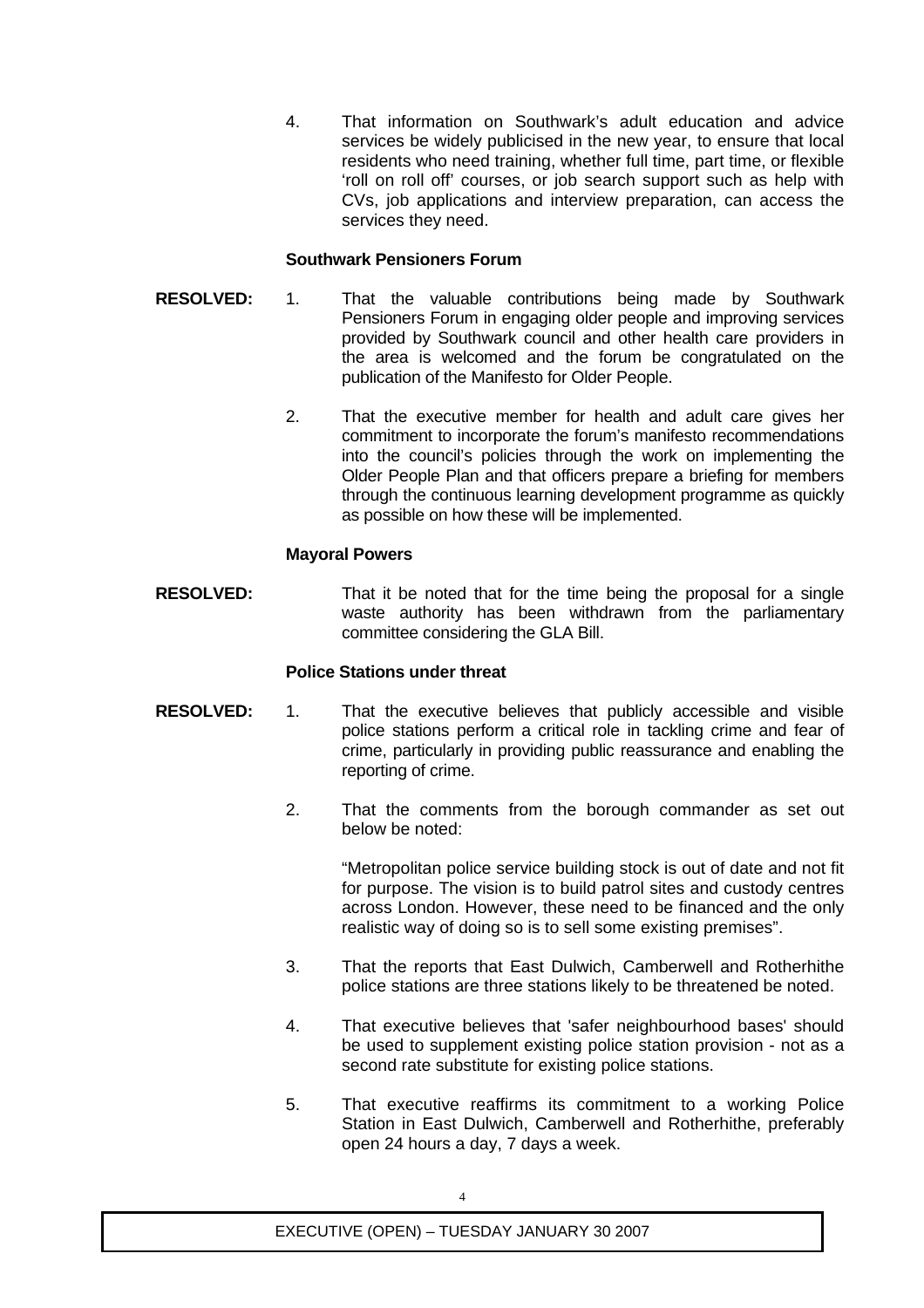- 6. That officers work with the police and other enforcement officers to explore ways of making East Dulwich, Camberwell and Rotherhithe Police Stations more viable by using them in a number of both practical and imaginative ways:
	- (i) to use them as bases, not just for the local dedicated police teams, but also for the council-run community wardens scheme, the enforcement officers, the crime prevention teams and others;
	- (ii) for use by the public to report crime or other useful information so that officers can respond more effectively within the community they serve.
- 7. That the leader and executive member for community safety write to the borough commander and commissioner, setting out the council's view and asking them to reconsider any plans to close East Dulwich, Camberwell and Rotherhithe police stations.

#### **Roll of Honour**

**RESOLVED:** That following agreement at council assembly to have a roll of honour of past councillors, officers prepare a report for the executive setting out the various options and proposals for funding.

#### **Bicentenary of the Abolition of the Slave Trade**

**RESOLVED:** 1. That it be noted that March 25 2007 will mark the 200th year of the abolition of the slave trade by an Act of Parliament in the then British Empire. This was achieved by activists both black and white people, such as Olaudah Equiano, a former slave and William Wilberforce, MP for Hull, all working together towards a common goal.

> Mindful of the significance of the transatlantic slave trade to many Southwark residents, many of whom can trace their ancestry to victims of this inhuman trade, Southwark be at the forefront of celebrating and commemorating this historic occasion.

- 2. That a cross-party working group of members, faith groups, community and voluntary groups and council officers be urgently convened to work up a plan for a year long series of events to commemorate this occasion.
- 3. That a briefing note be prepared on community council funding streams.

#### 8 **EARLY YEARS REVIEW – AGREEING THE STRATEGIC APPROACH TO DELIVERY OF EARLY YEARS SERVICES** (see pages 14 to 20)

**RESOLVED:** 1. That the issues highlighted in the report be noted.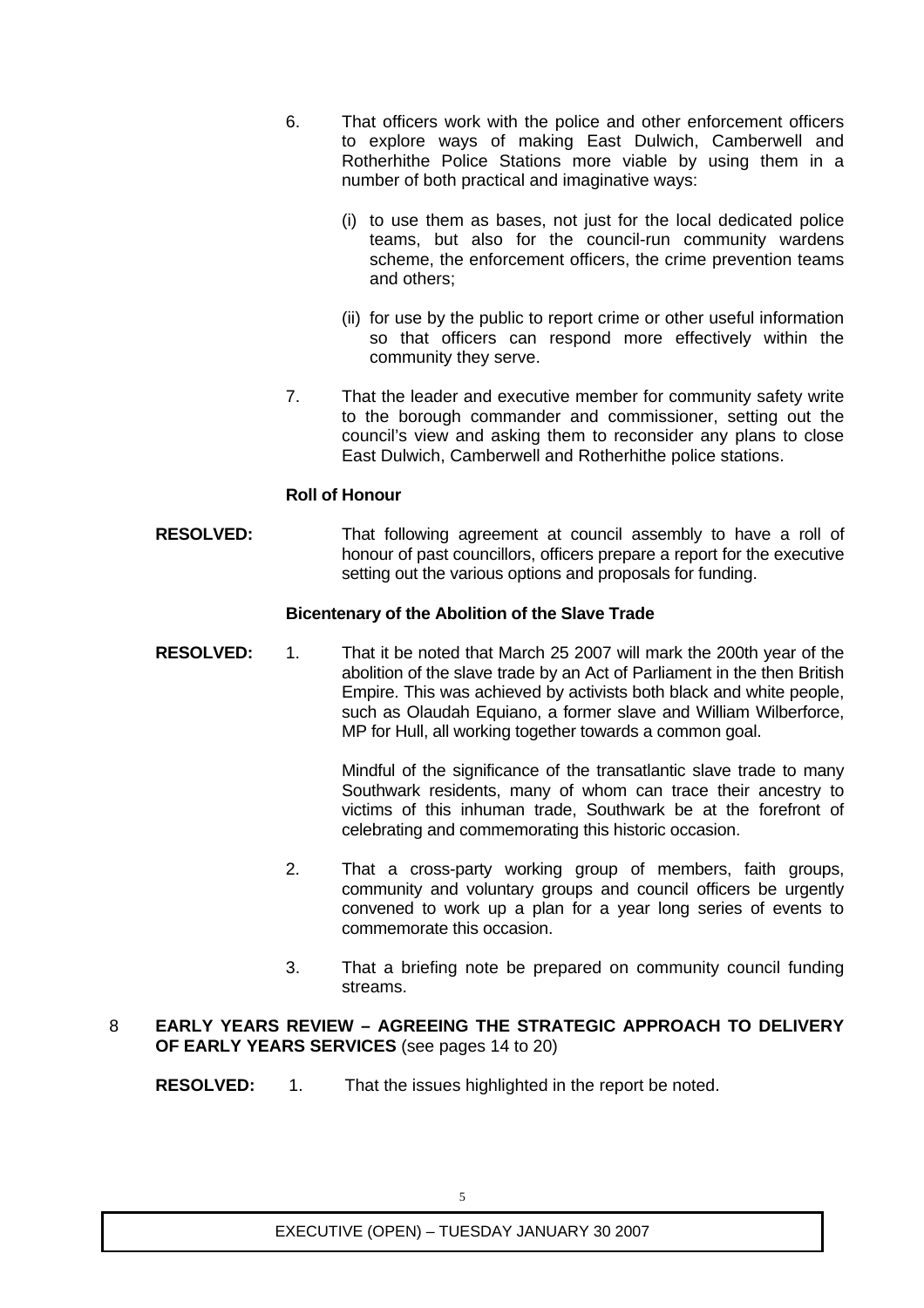- 2. That officers work with all providers of early years services to develop options for:
	- a) payments to settings in respect of delivery of the Minimum Free Entitlement which ensure that all settings are treated fairly and equitably taking account of issues of quality and sustainability;
	- b) the commissioning of places for vulnerable children across settings in all sectors again taking account of issues of quality and sustainability.
- 3. That the executive member for Children's Services and Education bring forward proposals for the items identified in 2 above for consideration by the Executive in time for implementation in the financial year commencing 2008.
- 4. That the executive member for Children's Services and Education, through the Individual Decision Making (IDM) process, establish a way forward for the council's maintained provision to ensure the sustainability of the Children's Centre programme in the borough and to ensure that good quality provision in Community Nurseries is sustained through to implementation of changes in 2008.

#### 9 **GATEWAY 2, CONTRACT AWARD APPROVAL – INFORMATION AND COMMUNICATION TECHNOLOGY (ICT) SERVICES** (see pages 21 to 30)

- **RESOLVED:** 1. That the award of the ICT Services contract to Serco Ltd be approved. The commencement date to be  $30<sup>th</sup>$  July 2007, for an initial term of 5 years.
	- 2. That the transfer of ICT assets to the supplier on the commencement date (as detailed in decision 1 above) be authorised.
	- 3. That the strategic director of customer & corporate services be authorised to agree the final terms and conditions set out in the Outsourcing Agreement and schedules.
	- 4. That the strategic director of customer & corporate services be authorised to agree an extension of the ICT service contract for a period of up to 2 years beyond the initial term, provided that the financial implications are no worse than those detailed in paragraph 3 of the report.
	- 5. That the Council cease the purchase of personal computers and laptop PCs from the date of the award decision in advance of the initial refresh of the desktop assets to be transferred to the supplier.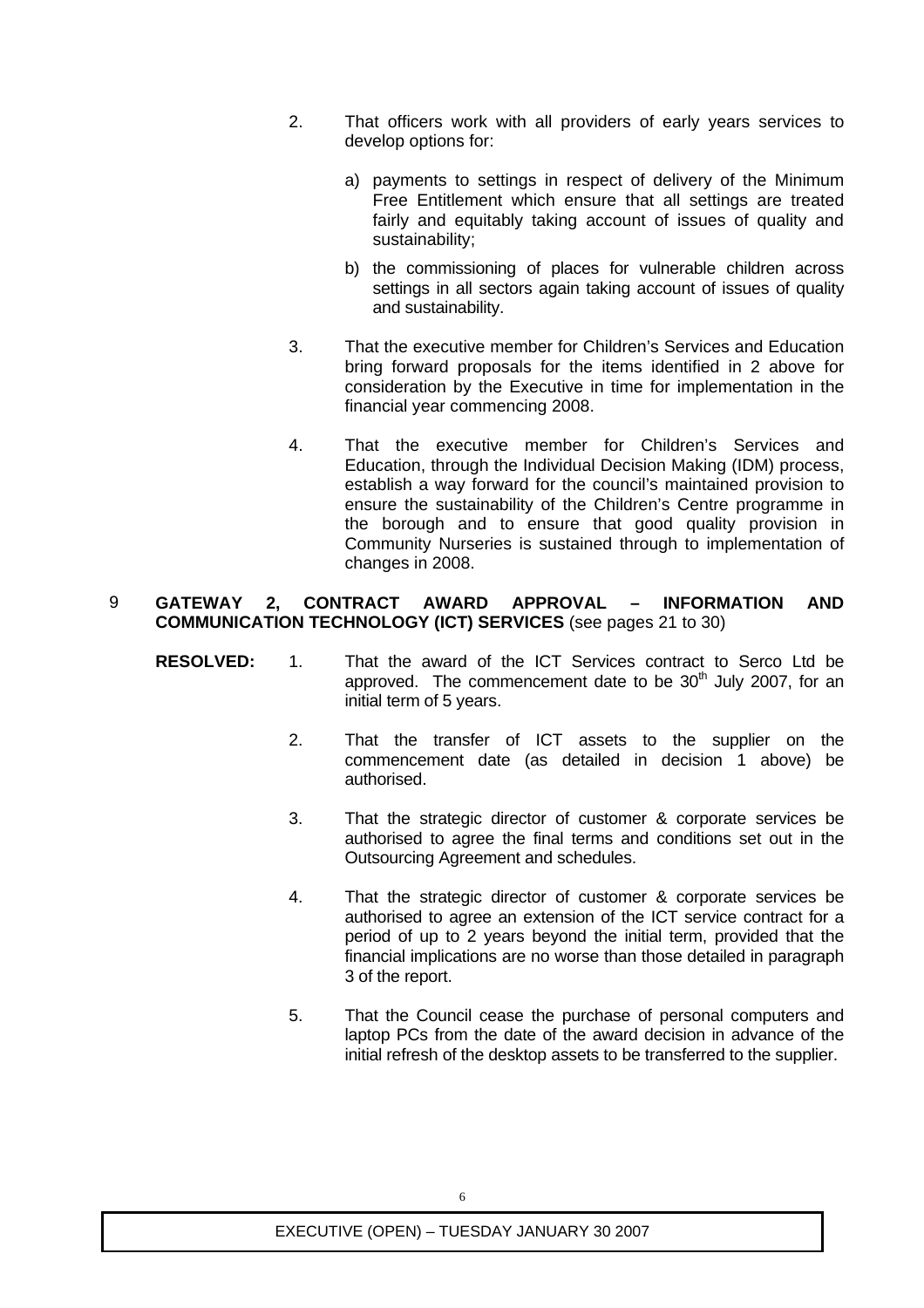- 10 **UPDATE ON THE DECISION FROM THE LOCAL ENTERPRISE GROWTH INITIATIVE** (see pages 31 to 39)
	- **RESOLVED:** 1. That the Local Enterprise Growth Initiative (LEGI) decision and the forward plan for further development of enterprise support (as detailed in appendix B of the report) be noted.
		- 2. That the executive thanks the economic development manager and all the people who worked on and supported the bid.
- 11 **HOUSING REVENUE ACCOUNT AND BUDGET SETTING 2007/08** (see pages 40 to 55 and Tenant Council recommendations and comments of Finance Director pages 110 to 112)

The report relating to this item had not been circulated five clear days in advance of the meeting. The chair agreed to accept the item as urgent so as to ensure that the Council conforms to the 28 day statutory notice period required under the secure tenancy agreement to notify tenants of variations in their rents and charges.

- **RESOLVED:** 1. That an average rent increase of 5.00% (in accordance with the Government's required ceiling – see paragraph 9 of the report) be approved. This is equivalent to an increase of £3.49 per week on average, to be applied to all HRA dwellings, with effect from  $2<sup>nd</sup>$ April 2007. Average budgeted dwelling rent for 2007/08 will be £73.26 per week.
	- 2. That the tenant service charges for 2007/08 as set out in paragraph 21 of the report be approved. This is equivalent to an increase of 27 pence per week for a tenant in receipt of all chargeable services, with effect from 2<sup>nd</sup> April 2007.
	- 3. That a rent increase of 4.10% be approved to be applied to all non-residential property as set out in paragraph 22 of the report. This is equivalent to an average increase of 35 pence per week for a garage, with effect from  $2^{\text{nd}}$  April 2007. Officers to prepare a report for Tenant Council advising them on how the money is being used**.**
	- 4. That a single increase of 46.6% in district heating charges for 2007/08 and no subsequent increase for 2008/09 be approved (see paragraphs 23–27 of the report). This is equivalent to an average increase of £3.92 per week for 2007/08 with effect from 2<sup>nd</sup> April 2007 and no subsequent increase for 2008/09.
	- 5. That the base budget set out in Appendix B of the report be noted.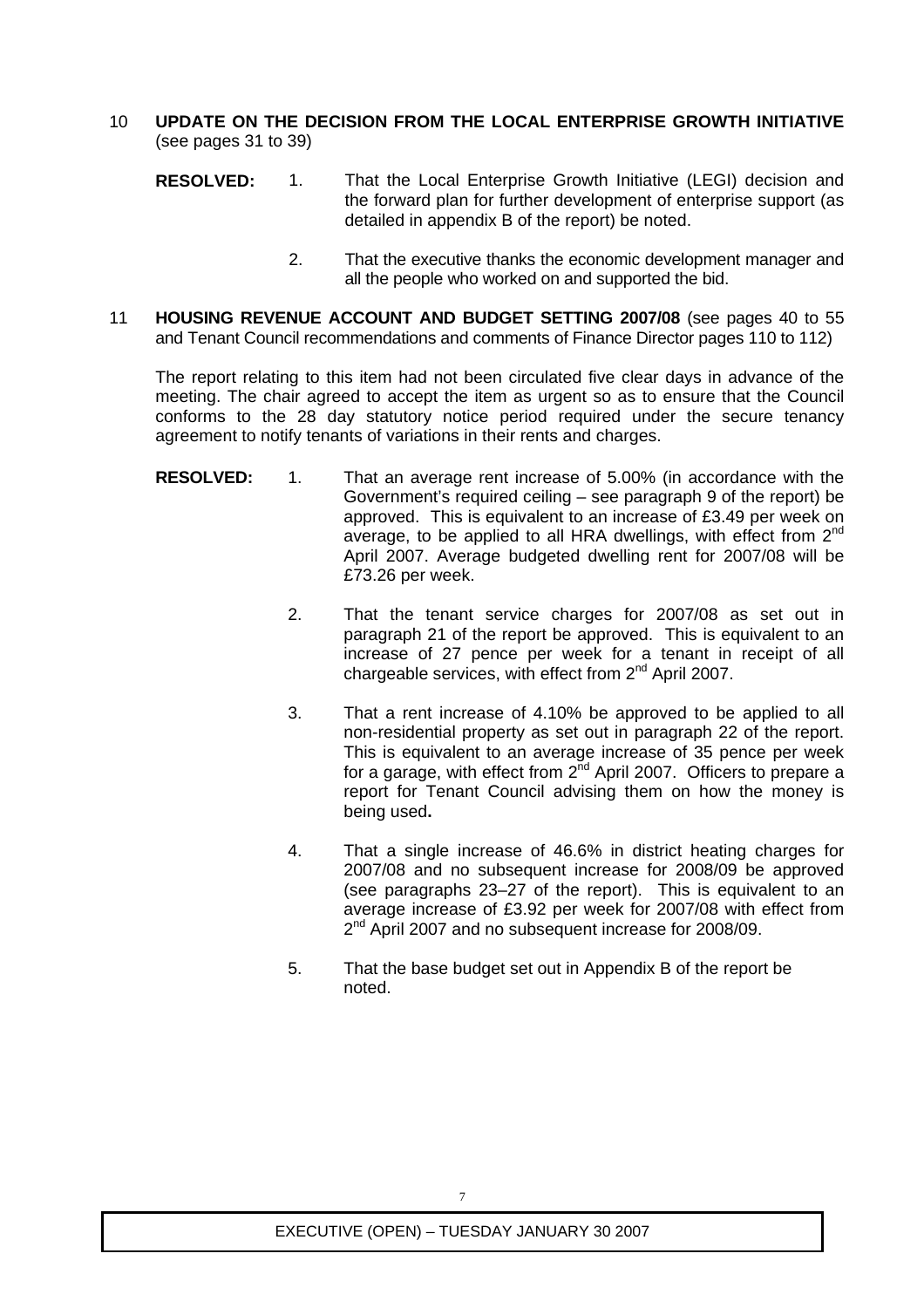12 **GATEWAY 2, CONTRACT AWARD APPROVAL – EAST DULWICH ESTATE REGENERATION SCHEME – WORKS CONTRACT AND LAND SALE AGREEMENT** (see pages 56 to 66 and appendices pages 113 to 120)

The report relating to this item had not been circulated 5 clear days in advance of the meeting. The chair accepted the item as urgent as in recent times, residents of the East Dulwich Estate had been made aware of the milestone of formal contract award being reached by the end of the month of January 2007. The process leading up to the executive meeting had been followed with considerable interest. Also the Project Team and the Tenants and Residents Association had made arrangements to announce the decision being taken at an event scheduled for February 1 2007. Any delay in taking the decision at this stage in the process may have damaged the confidence around the scheme.

- **RESOLVED:** 1. That the award of the East Dulwich Estate Regeneration Scheme contract in the tendered sum detailed in the closed report be approved.
	- 2. That approval be given to the acceptance of the Form of Offer for the purchase of land for the purpose of constructing new build housing for private and shared ownership in partnership with Hexagon Housing Association. In the event that the development proposal changes as a result of changes demanded by the Local Planning Authority and revised bids are required, that a decision to accept any revised bid be delegated to the deputy leader and executive member for housing management (see paragraph 61 of the report).

#### 13 **BUSINESS CONTINUITY AT THE ELEPHANT AND CASTLE** (see pages 67 to 100)

The report relating to this item had not been circulated 5 clear days in advance of the meeting. The chair accepted the item as urgent to avoid prolonging uncertainty over the council's proposals to use its powers to support businesses.

The executive received a deputation from representatives of the Elephant and Castle traders. The deputation spokesperson Ms Valerie Stevens outlined the issues of concern for the traders.

- **RESOLVED:** 1. That it be noted that substantial efforts have been made to deal with the concerns raised by Traders in discussions with officers and through the Scrutiny process and the actions proposed in the report in response to the recommendations of scrutiny subcommittee also be noted.
	- 2. That the executive reaffirms its commitment to the importance of securing a long term diverse trading base within the Elephant area and of facilitating the transfer of existing businesses to new trading locations.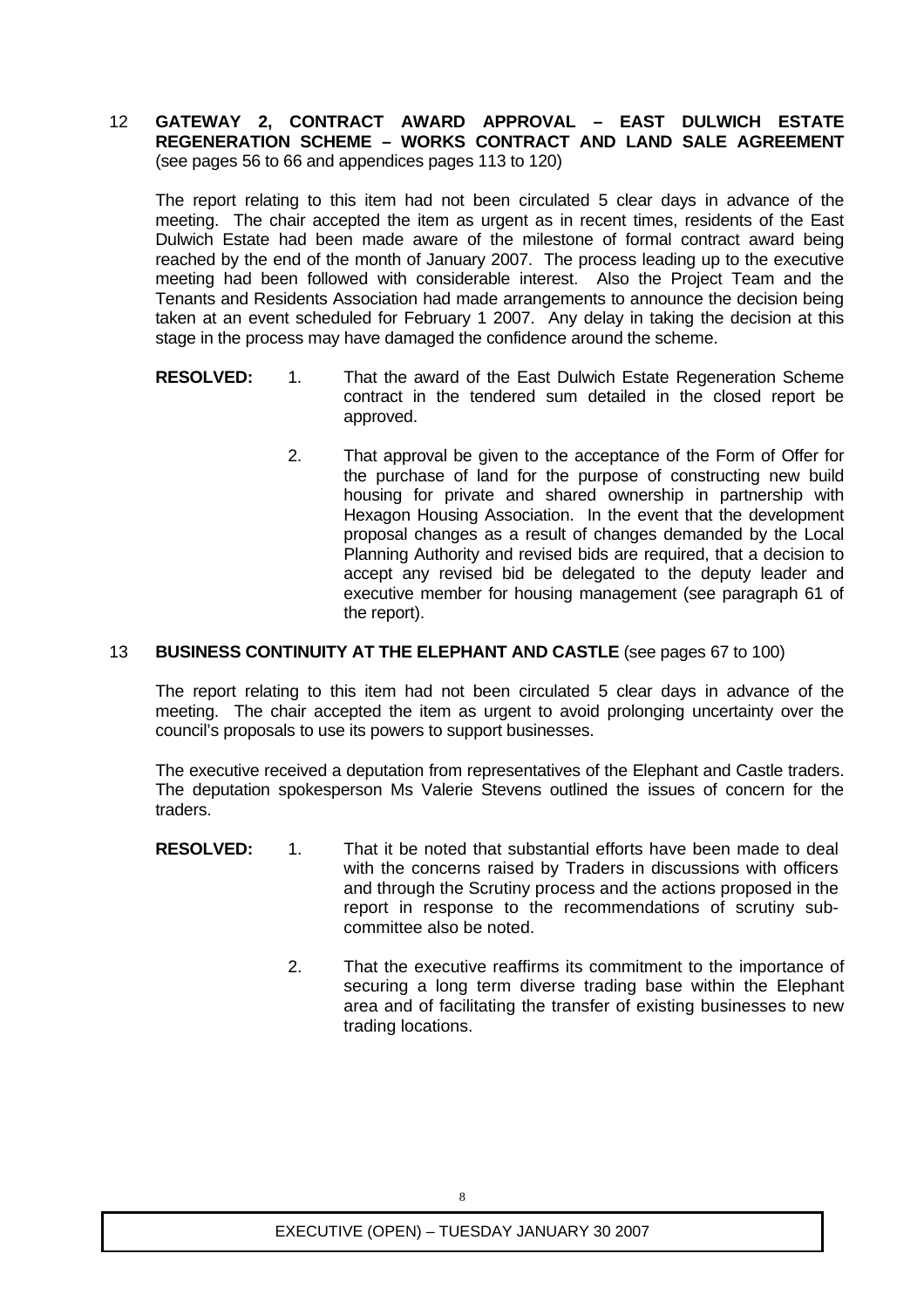- 3. That executive affirms the Council's willingness to negotiate with other parties to develop a "business continuity charter" as a statement of the principles by which the Council and partners will seek to ensure continuity of trade throughout the development of the shopping centre and until new provision has been developed, and to use this charter as a basis for development of proposals to be agreed between the Council, the traders, the shopping centre landlord and the development partner (if different to the latter), with support from the London Development Agency.
- 4. That the advice relating to the proposed "compensation mechanism" developed by Business Extra on behalf of the Shopping Centre Liaison Group be noted.
- 5. That it be noted that all proposals for assistance will continue to need to take into account the statutory and contractual compensation available to businesses deriving from their existing tenancy or lease agreements.

#### 14 **OFFICE ACCOMMODATION PROGRAMME – STRATEGY AND BUSINESS CASE** (see pages 101 to 109)

The report relating to this item had not been circulated 5 clear days in advance of the meeting. The chair agreed to accept the item for reasons of urgency as approval of the strategy was required in order for officers to conclude negotiations for the acquisition of property to deliver the short-term strategy. A delay in receiving that approval might have jeopardised the negotiations resulting in the property being lost to another potential lessee.

- **RESOLVED:** 1. That a strategy for the council's office accommodation as set out in paragraphs 8 to 21 and the governance arrangements set out in paragraphs 39 and 40 of the report be agreed.
	- 2. That officers be authorised to proceed with negotiations for the detailed terms and heads of agreement for a suitable mediumterm property (or properties).
	- 3. That the strategic director of customer & corporate services be authorised to determine office space standards and flexible working arrangements and procedures.
	- 4. That it be noted that a project delivery board will be set up in accordance with the executive's decision on strategic management arrangements, to oversee the office accommodation programme, reporting into the Major Projects Board.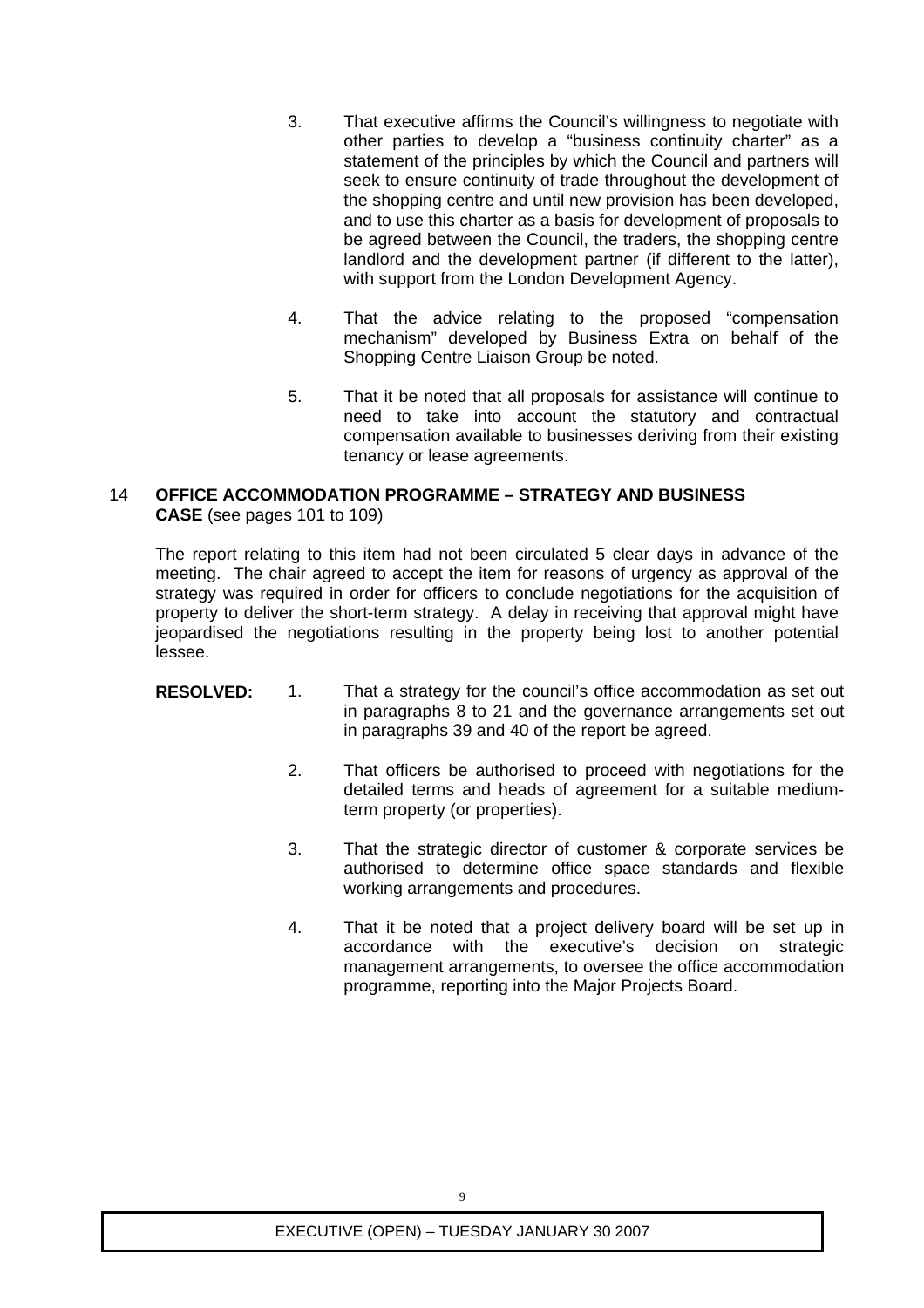#### 15 **MOTIONS REFERRED FROM COUNCIL ASSEMBLY – JANUARY 2007** (see pages 121 to 128)

The report relating to this item had not been circulated 5 clear days in advance of the meeting. The chair agreed to accept the item for reasons of urgency as the closure of the Maudsley 24 Hour Clinic and the Herne Hill sorting office were due to take place in the near future and the final reading of the Sustainable Communities Private Members Bill were due to be heard soon.

#### **Maudsley 24-Hour Clinic**

- **RESOLVED:** 1. That the executive notes:
	- That the government estimates that one in four people will suffer from some form of mental illness at some point in their lifetime;
	- That the South London and Maudsley Trust submitted plans to close the emergency clinic at the Maudsley Hospital which currently offers an 'open all hours' emergency service for people with mental health problems;
	- That the Lambeth and Southwark Statutory Joint Health Committee referred this decision to the secretary of state for health to make the final decision on the grounds that they did not believe that the closure was in the best interests of local health services;
	- That the chief executive of the South London and Maudsley Trust has admitted that there will be an increased reliance on the voluntary sector as a result of this cut;
	- That the secretary of state has confirmed the decision to close the Maudsley emergency clinic.
	- 2. That executive believes:
		- That the Maudsley clinic is a vital service which helps to save lives and should remain open 24 hours a day, seven days a week, 365 days a year;
		- That the closure of the Maudsley clinic will have a detrimental impact on neighbouring emergency health services and especially on the accident and emergency department of King's College Hospital;
		- That whilst the proposed changes to the community services are noted, these alone will not be a sufficient replacement for the loss of the emergency provision;
		- That the current proposal for a new designated space adjacent to the A&E department of King's College Hospital is inadequate to replace the current provision, even when combined with the extension of the community service;
		- That there are significant questions still to be answered about the proposed new King's A&E service, including the funding of staff, the waiting area for patients, the area provided for the service, security and overnight accommodation.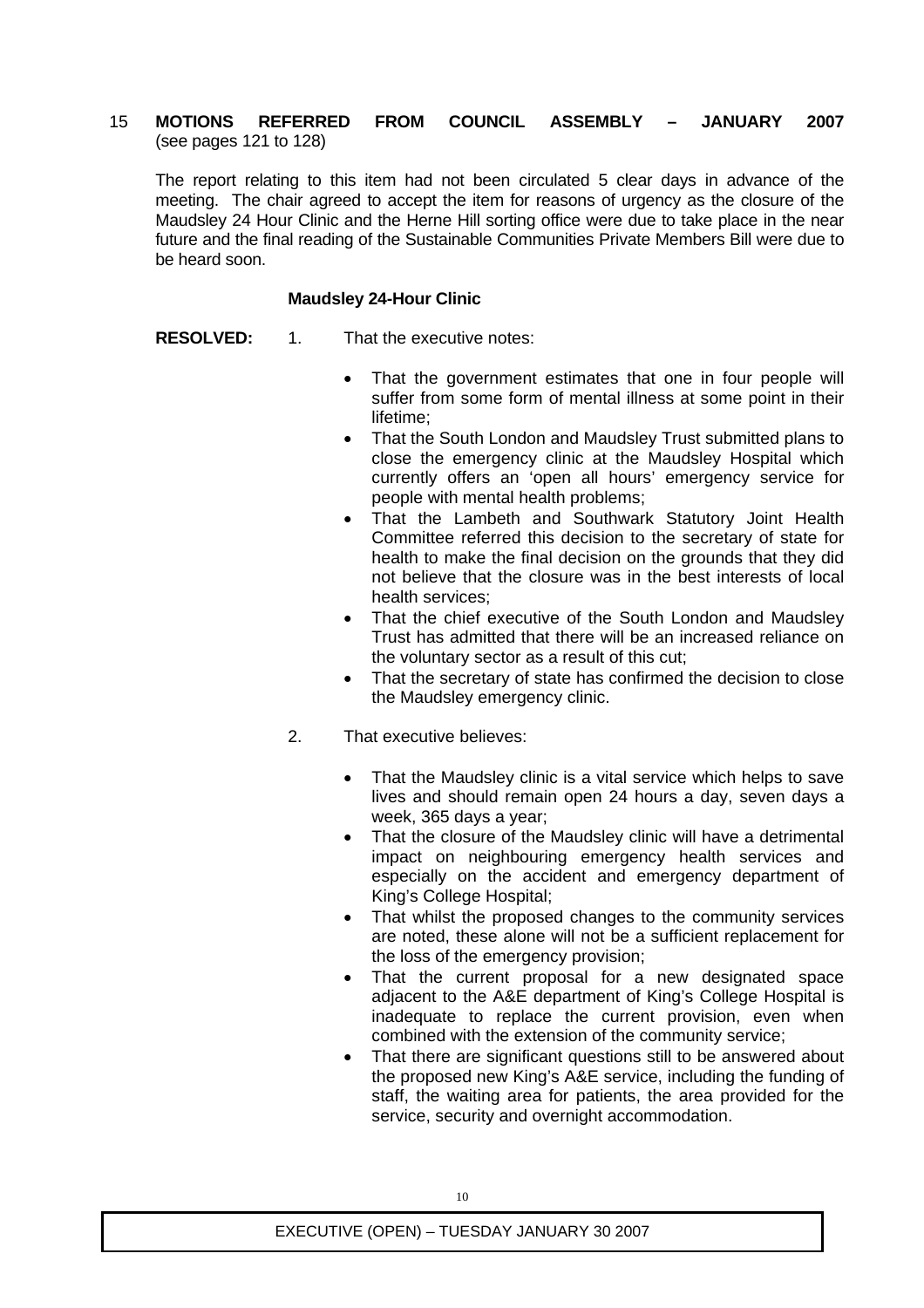- 3. That executive recognises the impact that the strategic health authority's financial adjustments and "top-slice" of the PCT budget increases has had on the South London and Maudsley health trust and calls for this policy to be reviewed.
- 4. That executive congratulates the many individuals and organisations who have campaigned to keep the Maudsley Clinic open and the South London Press for helping to organise the campaign and notes that support for the campaign has been cross party and included local MPs.
- 5. That the executive supports the campaign to keep the Maudsley emergency clinic open 24 hours per day and the leader write to the secretary of state for health seeking an urgent meeting with her to ask her to reconsider her decision and keep the clinic open.

## **Post Offices**

- **RESOLVED:** 1. That the executive regrets the loss of three post offices in North Southwark and Bermondsey, seven post offices in Dulwich and West Norwood and two post offices in Camberwell and Peckham between 1999 and 2006, representing almost one in three of the total services available.
	- 2. That executive notes:
		- that on the December 14 the government announced plans for post office 'restructuring' that they expect to lead to the closure of a further 2500 post office branches by 2009;
		- that 4000 post office branches have been closed nationwide since the government came to power in 1997;
		- that the government announced in March 2006 the phasing out of the post office card account (POCA) on which many pensioners relied to receive their state pension and on which thousands of branches depended to keep them in business;
		- that closure of smaller post offices around the country has led to the closure of other local shops and businesses and the disintegration of local communities;
		- that on the December 14, in the face of huge criticism of this decision, the government backed down and announced a replacement for POCA;
		- that the government has directly or indirectly overseen the post office losing TV licences, vehicle excise duty and passport authentication work;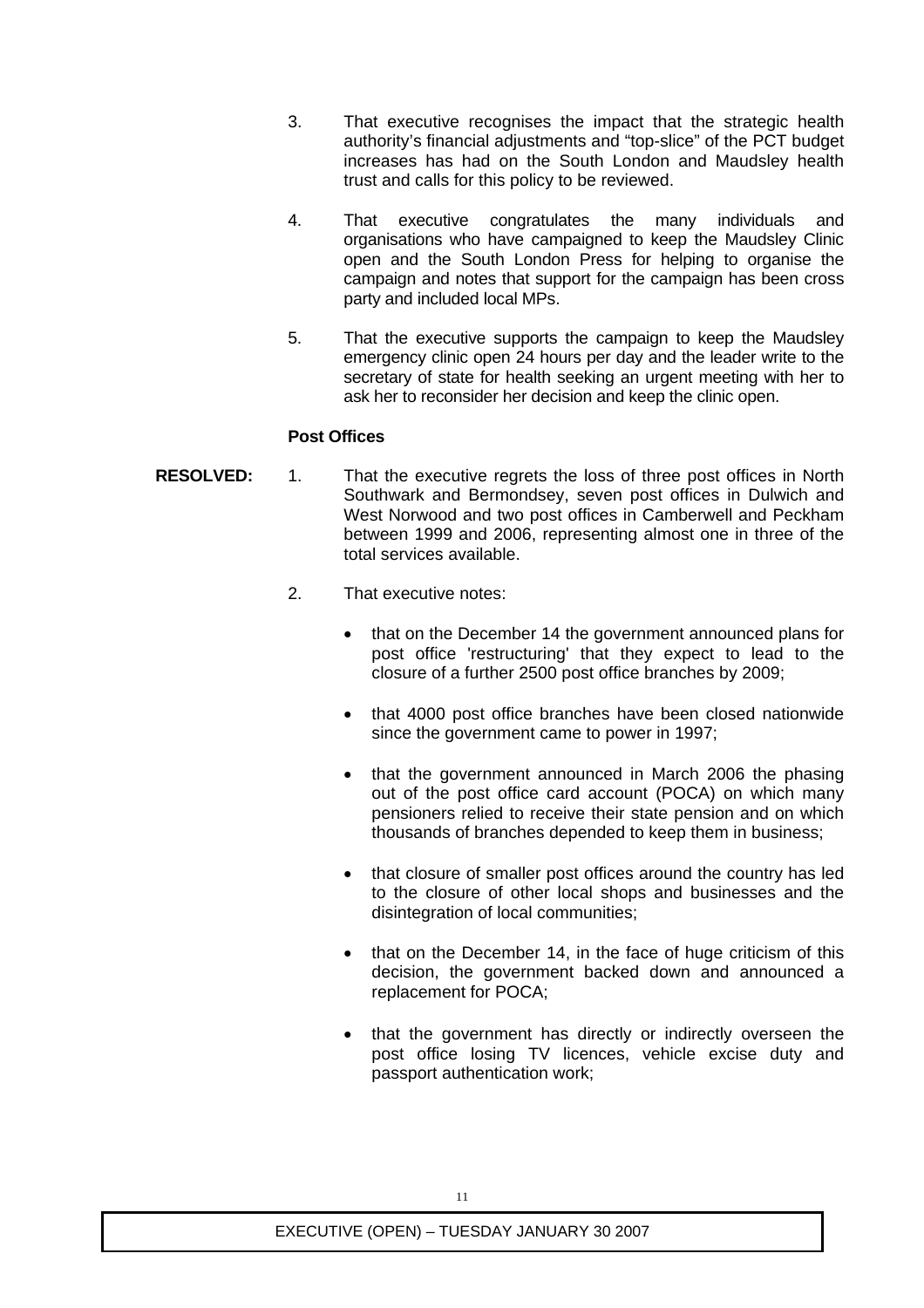- the plans by Royal Mail to close the Herne Hill sorting office leading to delays in postal delivery times, the loss of local knowledge among postal delivery workers and inconvenience for local residents who have to pick up mail from a sorting office.
- 3. That executive further notes the social importance of post offices to the well being of both communities and individuals in Southwark.
- 4. That executive believes that the recently announced closure programme is unnecessary and seeks to persuade the government to:
	- end the branch closure programme;
	- remove the Royal Mail restrictions on the post office to open up further business opportunities for the network;
	- stop removing government business from post offices;
	- carry out a review of which additional government functions could be carried out through post offices;
	- invest in the post office network.
- 5. That executive further believes that the interests of residents are best served by the retention of the Herne Hill sorting office.
- 6. That executive welcomes the decision of the government to withdraw its previous proposals to scrap completely the post office card account (POCA) and calls on ministers to ensure that any replacement POCA should be open freely to all pensioners and benefit recipients who wants one.
- 7. That the executive call on the government to avoid putting pressure on current and future POCA users to switch to having benefits and pensions paid directly into bank accounts.
- 8. That the executive asks the MPs for Southwark to lobby ministers to save the post office from gradual demolition and to protect this vital service for the people. Executive further asks the MPs to report back to this council on their actions and asks the overview and scrutiny committee to undertake a scrutiny investigation into the impact of the closure of the Herne Hill sorting office.
- 9. That the executive urge Royal Mail to reconsider plans to close the Herne Hill sorting office.

## **Sustainable Communities Bill & Post Offices**

**RESOLVED:** 1. That executive notes the Sustainable Communities Private Members Bill proposed by Nick Hurd MP, which received its first reading in Parliament on Wednesday December 13 2006.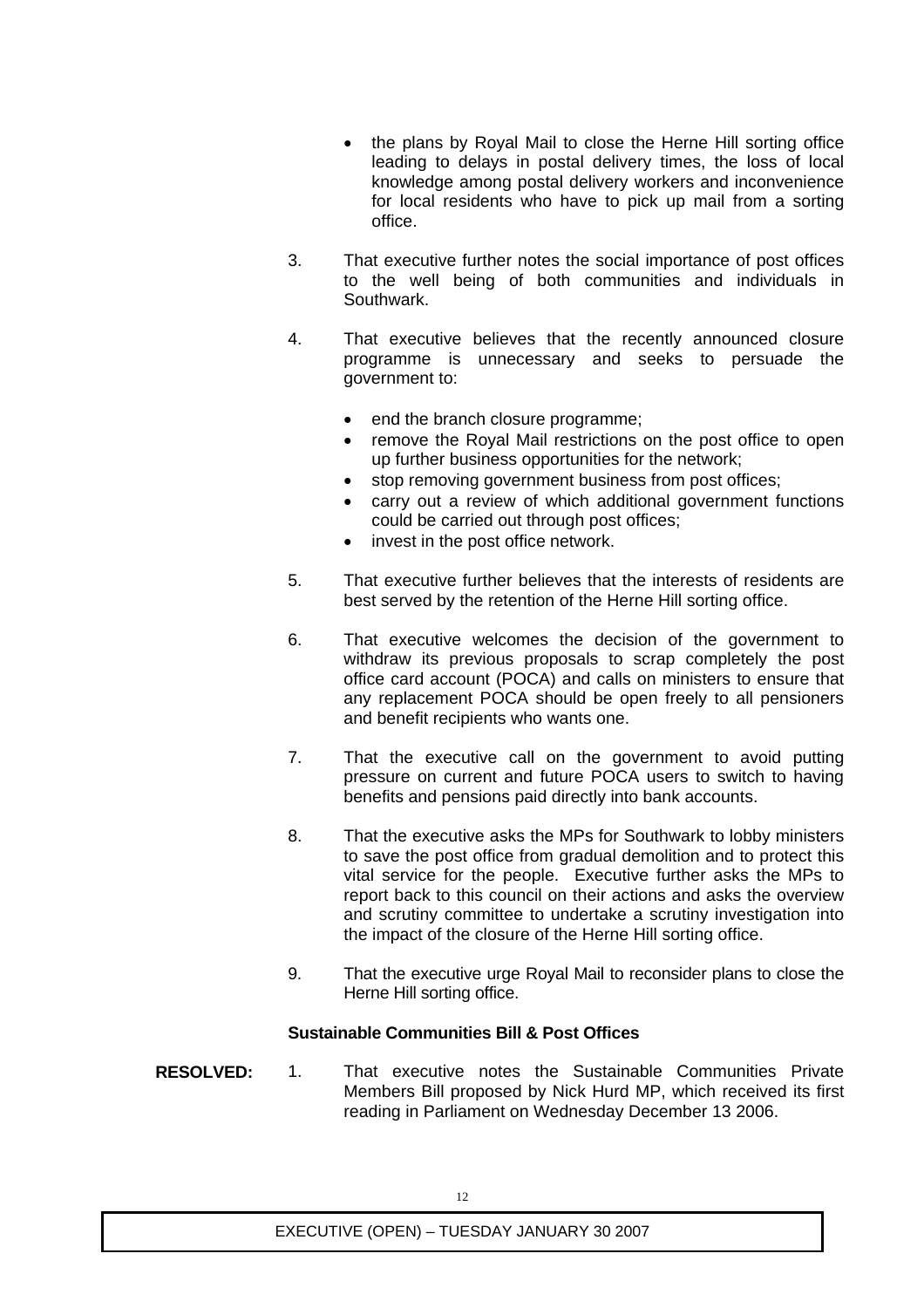- 2. That the Bill successfully secured a second reading on Friday January 19 2007 by 175 votes to 17 and that Simon Hughes MP was one of those who supported it. Executive regrets that Harriet Harman MP and Tessa Jowell MP failed to support the Bill and the government has indicated its opposition to it.
- 3. That executive believes:
	- The Sustainable Communities Bill is a welcome step towards returning power to local communities, and ensuring that money be spent by government on services provided for the benefit of local communities is to be spent in the way local communities wish, rather than central government determines.
	- That the closure of community based services such as local post offices or counter services at police stations will have a detrimental effect on the wider community.
- 4. That the executive agrees:
	- To support the Sustainable Communities Bill, and to urge the borough's MPs to demonstrate their support through the bill's remaining parliamentary stages.
	- To affirm its commitment to the devolution of further powers to local communities by bringing forward proposals to strengthen the powers of Southwark's community councils.
	- To continue to play an active role in the renewal of local community service provision, such as the work to reopen disused shop units on the Kingswood Estate for community use.

# **EXCLUSION OF PRESS AND PUBLIC**

**RESOLVED:** That the public be excluded from the meeting for the following items of business on the grounds that they involve the likely disclosure of exempt information as defined in paragraphs 1 to 7 of paragraph 10.4 of the Access to Information Procedure Rules of the Southwark Constitution.

The following is a summary of the decisions taken in the closed section of the meeting.

## 1 **MINUTES**

The executive approved as correct records, the closed minutes of the meetings held on November 28 and December 12 2006.

#### 2 **GATEWAY 2, CONTRACT AWARD APPROVAL – INFORMATION & COMMUNICATION TECHNOLOGY (ICT) SERVICES**

The executive considered the closed information relating to the Gateway 2, Contract Award Approval relating to ICT Services. See item 9 above for decision.